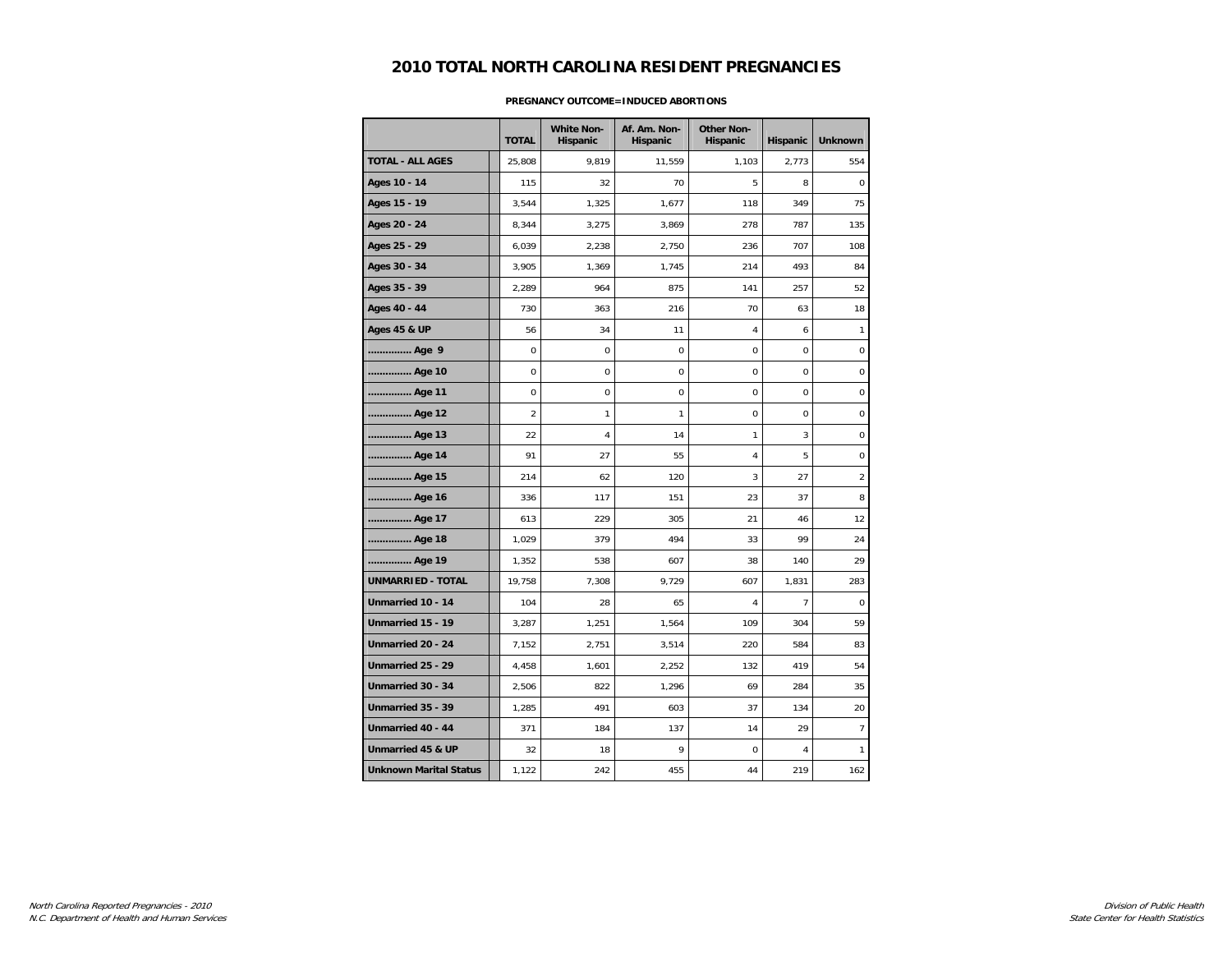# **2010 TOTAL NORTH CAROLINA RESIDENT PREGNANCIES**

|                               | <b>TOTAL</b> | <b>White Non-</b><br>Hispanic | Af. Am. Non-<br>Hispanic | <b>Other Non-</b><br><b>Hispanic</b> | Hispanic       | <b>Unknown</b> |
|-------------------------------|--------------|-------------------------------|--------------------------|--------------------------------------|----------------|----------------|
| <b>TOTAL - ALL AGES</b>       | 122,302      | 68,496                        | 28,926                   | 6,150                                | 18,730         | $\mathbf 0$    |
| Ages 10 - 14                  | 163          | 32                            | 70                       | 9                                    | 52             | 0              |
| Ages 15 - 19                  | 12,303       | 5,162                         | 4,561                    | 483                                  | 2,097          | 0              |
| Ages 20 - 24                  | 32,467       | 16,121                        | 10,093                   | 1,309                                | 4,944          | 0              |
| Ages 25 - 29                  | 33,765       | 19,792                        | 6,972                    | 1,729                                | 5,272          | 0              |
| Ages 30 - 34                  | 27,478       | 17,345                        | 4,527                    | 1,622                                | 3,984          | $\mathbf 0$    |
| Ages 35 - 39                  | 13,148       | 8,190                         | 2,179                    | 824                                  | 1,955          | $\mathbf 0$    |
| Ages 40 - 44                  | 2,788        | 1,733                         | 483                      | 170                                  | 402            | $\mathbf 0$    |
| <b>Ages 45 &amp; UP</b>       | 183          | 116                           | 39                       | 4                                    | 24             | $\mathbf 0$    |
| Age 9                         | $\mathbf 0$  | 0                             | $\mathbf 0$              | 0                                    | $\mathbf 0$    | $\pmb{0}$      |
| Age 10                        | $\mathbf 0$  | 0                             | 0                        | 0                                    | $\mathbf 0$    | $\mathbf 0$    |
| Age 11                        | 0            | 0                             | 0                        | 0                                    | $\mathbf 0$    | 0              |
| Age 12                        | 8            | $\overline{c}$                | $\overline{4}$           | 1                                    | 1              | $\mathbf 0$    |
| Age 13                        | 28           | $\overline{2}$                | 15                       | 1                                    | 10             | 0              |
| Age 14                        | 127          | 28                            | 51                       | $\overline{7}$                       | 41             | 0              |
| Age 15                        | 454          | 130                           | 208                      | 15                                   | 101            | $\mathbf 0$    |
| Age 16                        | 1,157        | 387                           | 419                      | 48                                   | 303            | $\mathbf 0$    |
| Age 17                        | 2,091        | 806                           | 783                      | 89                                   | 413            | 0              |
| Age 18                        | 3,421        | 1,444                         | 1,284                    | 149                                  | 544            | 0              |
| Age 19                        | 5,180        | 2,395                         | 1,867                    | 182                                  | 736            | $\mathbf 0$    |
| <b>UNMARRIED - TOTAL</b>      | 51,333       | 18,436                        | 21,077                   | 1,851                                | 9,969          | 0              |
| Unmarried 10 - 14             | 163          | 32                            | 70                       | 9                                    | 52             | $\mathbf 0$    |
| Unmarried 15 - 19             | 10,634       | 4,045                         | 4,443                    | 429                                  | 1,717          | 0              |
| Unmarried 20 - 24             | 20,027       | 7,543                         | 8,756                    | 742                                  | 2,986          | $\mathbf 0$    |
| Unmarried 25 - 29             | 11,476       | 3,909                         | 4,581                    | 387                                  | 2,599          | $\pmb{0}$      |
| Unmarried 30 - 34             | 5,828        | 1,782                         | 2,160                    | 174                                  | 1,712          | 0              |
| Unmarried 35 - 39             | 2,570        | 874                           | 869                      | 81                                   | 746            | $\mathbf 0$    |
| Unmarried 40 - 44             | 609          | 239                           | 191                      | 29                                   | 150            | 0              |
| Unmarried 45 & UP             | 24           | 11                            | 6                        | 0                                    | $\overline{7}$ | $\pmb{0}$      |
| <b>Unknown Marital Status</b> | 56           | 37                            | 8                        | $\overline{c}$                       | 9              | 0              |

#### **PREGNANCY OUTCOME=LIVE BIRTHS**